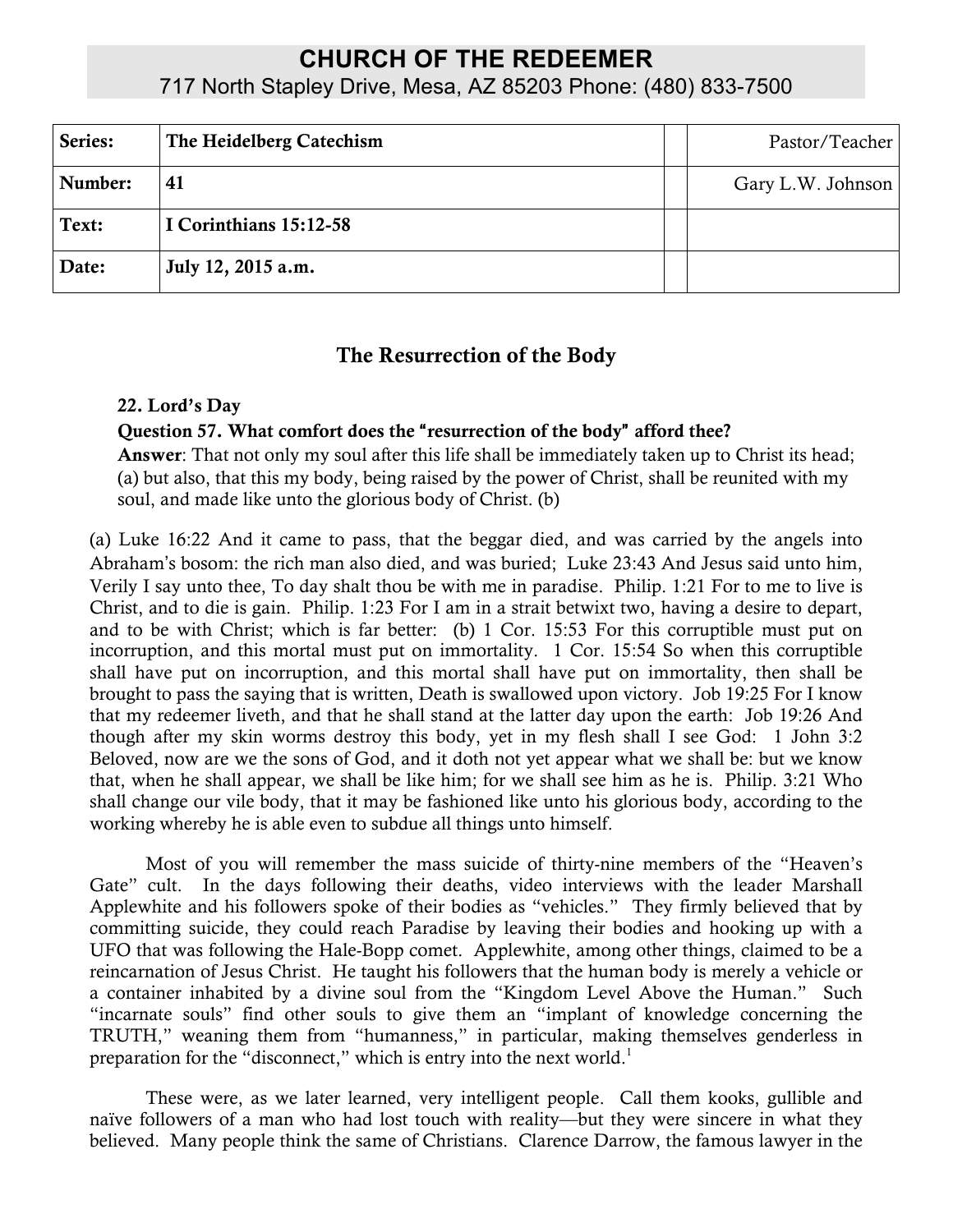Scopes trial, once said in reference to the Christian belief in life after death that it was an "absurd idea…it is kept alive by hope and fear, by a childish faith, and by cowardice." H. L. Mencken, the noted journalist and social critic of the first half of this century, wrote: "I do not believe in immortality and have no desire for it. The belief in it issues from the puerile egos of inferior men." Christianity teaches that there is life after death—but it is not an escape from the body—in fact, biblical Christianity (unlike Gnostic forms of Christianity) emphatically teaches the doctrine of the resurrection of the body.

### I. THE CENTRALITY OF THE RESURRECTION (vv. 12-19)

The realities of the resurrection are established upon the absolute certainty of the actual event. The Corinthians had imbibed the Greek notion that the body was innately evil and a bodily resurrection was absurd (cf. Acts 17:32-34). Paul responds with the consequences of such a denial.

A. This is a Denial of Christ's Resurrection (vv. 12, 13, 16). Jesus was a genuine man and possessed a real human body. If He has been raised, then there is a resurrection of the body.

B. This Denial Makes the Christian Faith Vain (vv. 14-16). In a word, if Christ has not been raised from the dead, then forget it—chuck the Gospel out the window. The JKV word *vain* (Greek KENŌS) means devoid of value, empty, useless. If Christ did not rise bodily from the grave, the Gospel is a hoax, a mirage.

C. This Denial Means Christians are Still in Their Sins (vv. 17-19). There is no salvation, no forgiveness of sins unless Christ has been raised from the dead. The word translated *vain* here (Greek MATAIOS) refers to that which is void of useful aim or effect (NIV translates this *futile*). Regardless of the sincerity of our faith, sincerity won't make it real. If our "faith" is not based upon the reality of the empty tomb, then we are only fooling ourselves.

## II. THE FACT OF THE RESURRECTION (vv. 20-34)

The Apostle now moves to the reality of the resurrection. It actually *did happen,* and this in turn points to the unity of Christ's work on our behalf. Redemption and resurrection belong together, and those who benefit from Christ's work await in eager anticipation the redemption of their bodies (cf. Romans 8:21-23). There is a proper sequence, a two-fold order.

A. Christ the Firstfruits. To what is the Apostle referring? There can be little doubt that this language refers to the "firstfruit" offerings of grain, wine, cattle, and the like appointed by the Mosaic law (Exodus 23:19; Leviticus 23:10; Numbers 15:20; 18:8; Deuteronomy 18:4; 26:1-10). *"Firstfruits* expresses the notion of organic connection and unity, the inseparability of the initial quantity from the whole. It is particularly this aspect which gives these sacrifices their significance."2

B. Believers the Harvest. In late spring or early summer the Israelites would go into the wheat field and gather the first heads of ripened grain. These would be offered up as a sacrifice and a promise of the general harvest in due season.<sup>3</sup> The Apostle Paul uses this as an illustration of Christ and the church. The Apostle here is arguing by analogy. What happened to Christ in the resurrection (and transformation of His physical body) is going to also happen to Christians at some time in the future. Note how Paul reasons here in terms of how belief in this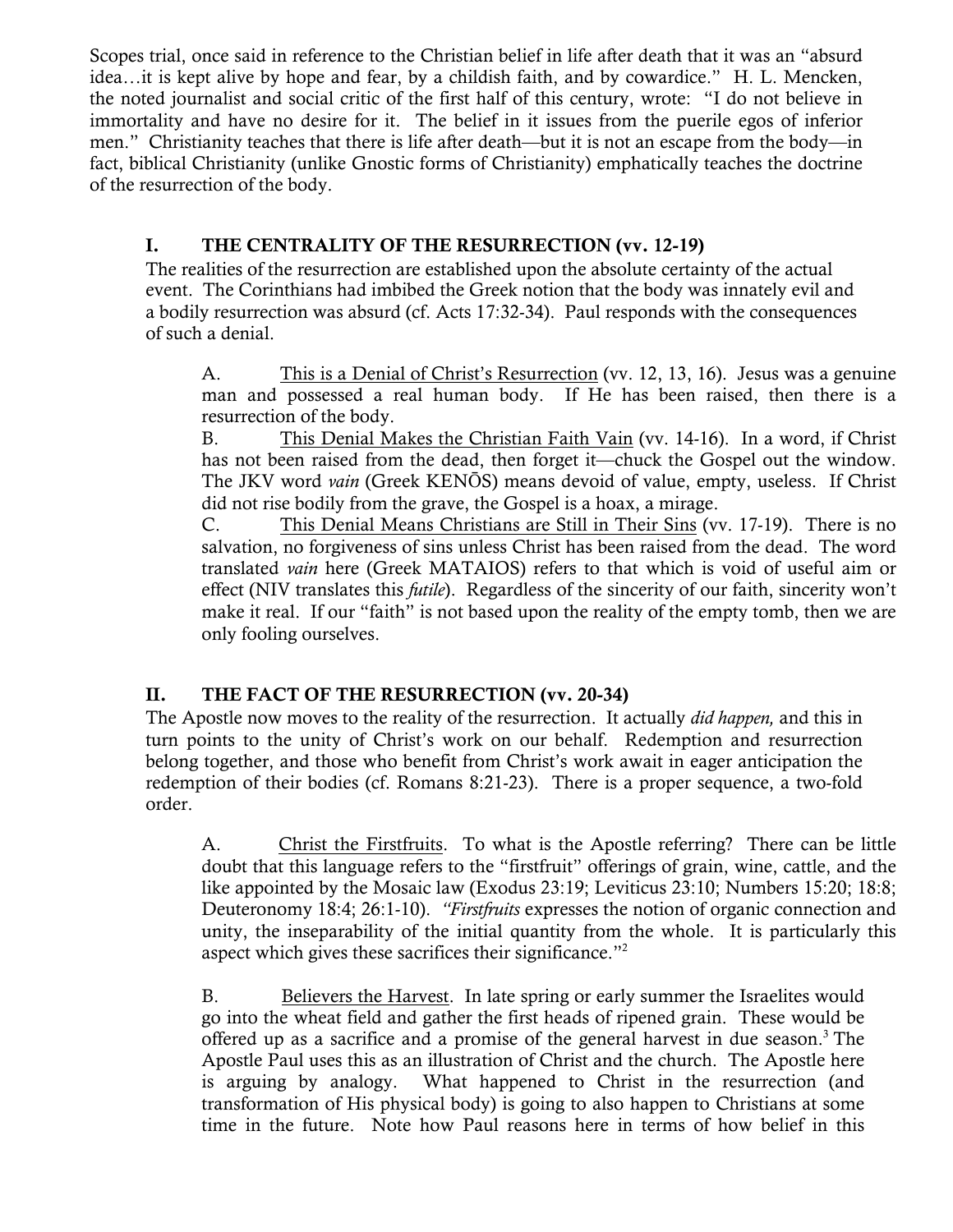biblical truth affects how we live. If life ends with death, then let us eat, drink and be merry—such was the reasoning of the pagan world.

#### III. THE MANNER OF THE RESURRECTION (vv. 35-49)

Paul next turns his attention to the question, "How are the dead raised and with what kind of body?"—His answer is in verses 36-38 and the emphasis is on the power of God. In essence the Apostle argues as follows: since God is able to give the kind of bodies needed for life at this earthly and physical level, He has power to give life at the eternal and spiritual level. This is illustrated in two ways.

A. The World of Vegetation. Wheat is a grain which, in the process of time falls to the ground, and, through the various processes that are inherent in its properties, it dies. But out of this death comes not one grain of wheat, but many.

B. The World of Creatures. Human beings possess one kind of body, animals possess different kinds of bodies, while fish and birds are likewise entirely different. The heavenly bodies (moon and stars), it will be granted, are also different. These "bodies" all have one thing in common—they are limited. They all suffer from the effects of time. Our earthly bodies are adapted to the needs of this physical plane of existence, while the resurrected body will be a body perfectly adapted to the needs of the eternal state. It is a real body—but it is a new body, one that is conformed to Christ (cf. Philippians 3:20-21).

#### IV. THE NECESSITY OF THE RESURRECTION (vv. 50-58)

The question of *when* this event will occur is now addressed. Paul takes up the subject of the nature of the resurrected body. This is done first negatively and then positively.

A. The Negative. "Flesh and blood cannot inherit the Kingdom of God." This assertion is not meant to imply that the resurrected body will not be physical. Rather, the Apostle is stating the fact that our bodies as presently constituted, i.e., weak, frail and subject to corruption, cannot inherit the full blessing of the eternal state. There must be a change. This change will affect not only those who are alive at Christ's return, but those who have died as well (cf. I Thessalonians 4:16-17).

B. The Positive. The perishable and mortal must put on that which is imperishable and immortal. This is the only way we can enjoy the glories of the eternal state. We will no longer be subject to death. The *result* of the resurrection is now stated – death is completely robbed of its victory (cf. Revelation 20:5-6). "Through sin, death has had dominion over man, but through the redemptive work of God through Christ, the dominion of both sin and death has been defeated. Victory over sin comes in regeneration; victory over death comes in resurrection. It is Paul's view that God's purpose for man is to redeem him in his total personality. Only through the process of resurrection can this victory be completely realized."4

CONCLUSION: The Christian belief in life after death does not promote escapism (especially the mentality demonstrated by the Heaven's Gate cult). On the contrary, this doctrine promotes sanctification. It compels us to faithfulness to Christ (I Peter 4:7; II Peter 3:14-18).